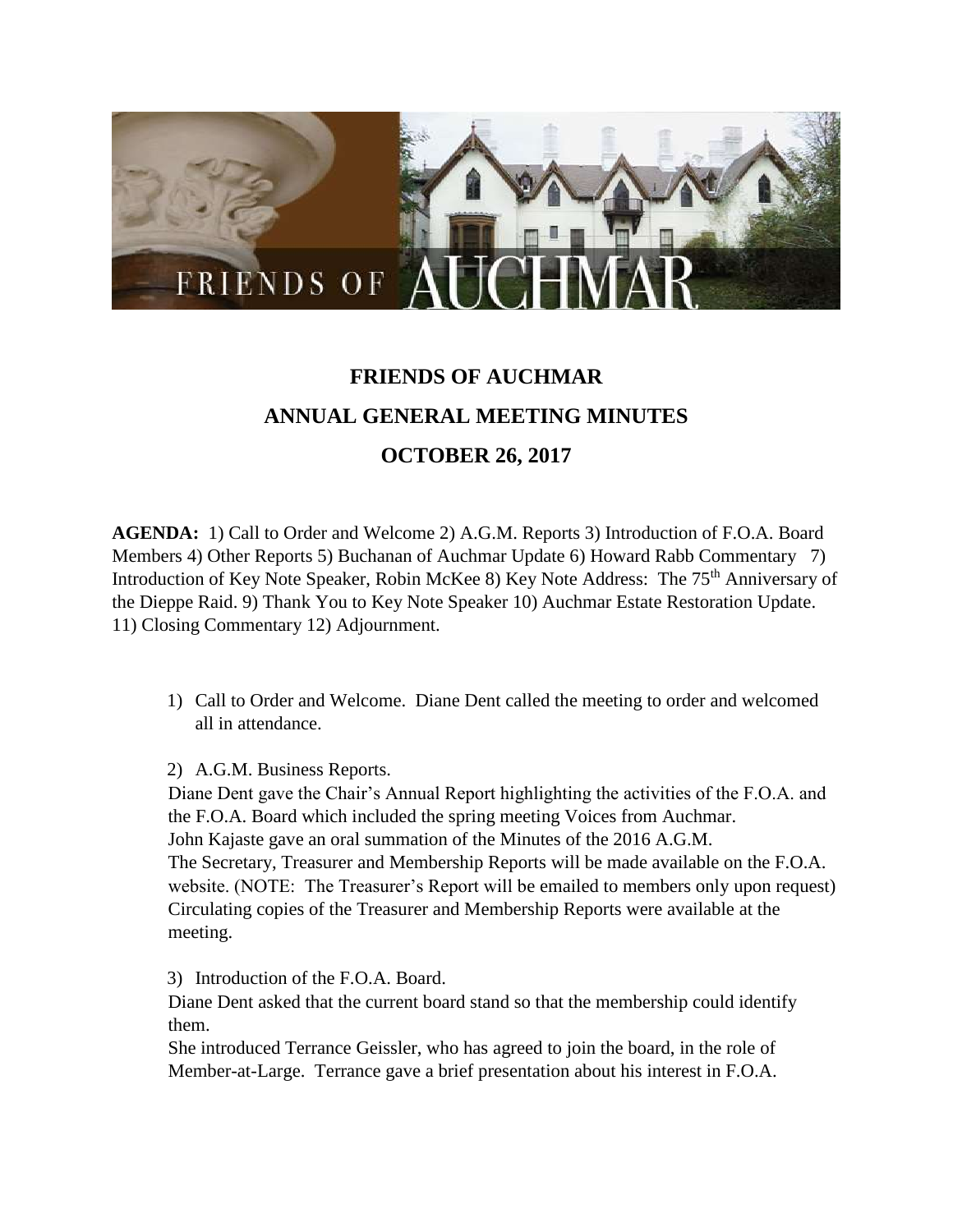#### 4) Other Reports.

#### Restore The Dovecote Campaign.

Richard Allen presented this report. During the summer of 2016, F.O.A. applied and was selected to participate in the National Trust for Canada campaign, This Place Matters, to restore heritage properties. The F.O.A. Board decided to present one element of the Auchmar Estate, the Dovecote. This was a crowdfunding campaign which ran for one month. At the end, Save the Dovecote did not win the Grand Prize nor a regional prize, but did raise more than \$7,500. These monies will be held in trust for the future restoration of the Dovecote.

Canada 150 Event; The Life and Times of the Honourable Isaac Buchanan Richard Allen presented this report. The F.O.A. applied to the City of Hamilton for a grant under the City's Canada 150 Events program. The F.O.A. received a grant for the amount of \$2,000. The concept is to have a robust yet lighthearted panel discussion of Isaac Buchanan's predominant contribution to the City of Hamilton. The membership and public was asked to check the website regularly for details and information.

## 5) Buchanan of Auchmar

F.O.A. member Bill King was unable to attend to provide an update about the book he is writing about Isaac Buchanan.

Diane Dent reported that the book is undergoing a final edit and should be available in the new year.

## 6) Terry Whitehead Comments.

Ward 8 councillor Terry Whitehead was unable to attend as was his assistant Colleen Wicken. Howard Rabb spoke on behalf of Councillor Whitehead. He conveyed the continued support and praise for the work F.O.A. is doing.

## 7) F.O.A. Constitution By-Law 6.2.1.

John Kajaste gave an overview of this by-law (Board members length of service -3 consecutive 2yr terms) to the membership. He observed that some of the board will have attained 3 consecutive terms. He invited the membership to think about serving on the board for the upcoming term.

Questions from the floor included the following: a) Will the current board step down as an entity or will there be continuity in the directors? b) Can the constitution be amended? In response to the first question, the current board is comprised of directors with varied years of service, so there would be continuity. In response to the second question, there is a process for amendments to the constitution.

A suggestion from the floor asked the board to consider posting the constitution of the website.

8) Keynote Address: The 75<sup>th</sup> Anniversary of the Dieppe Raid.